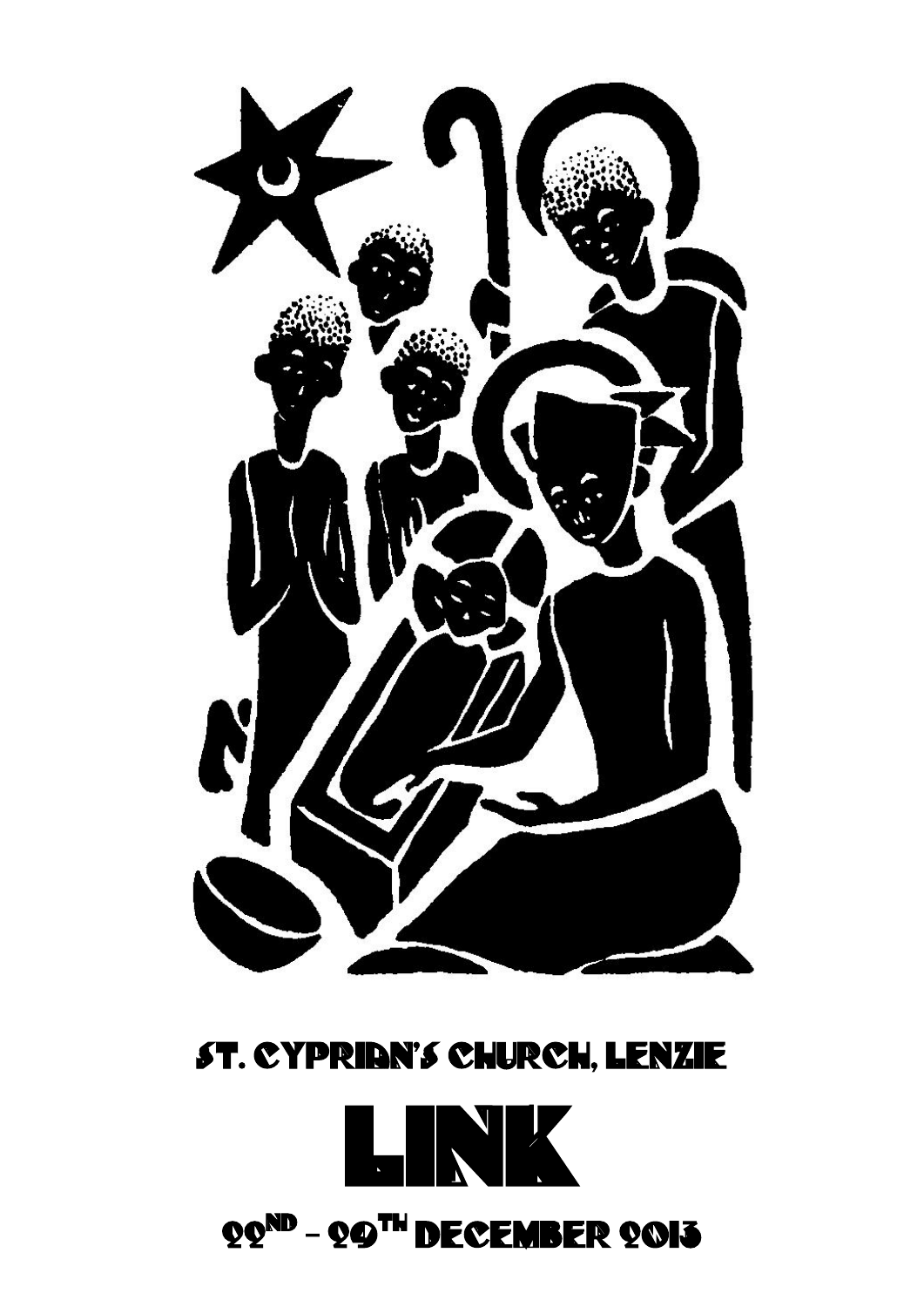**Welcome to our Link for the Christmas period, 2013. We also hope you have a great Christmas, and look forward to the coming year with joy, hope and excitement.**

**Christmas Services:**

# **Sunday 22nd December: 6.30pm**

# **Carol Service**

 $\leftrightarrow$ 

# **Tuesday 24th December: 11.30pm**

# **Midnight Communion**

 $\leftrightarrow$ 

# **Wednesday 25th December: 10.30am**

# **Holy Communion**

 $\circ$ 

**You could also call into our church between 1.30 – 3.00pm on Christmas Eve to share some refreshments, to join in some children's activities and see the** *wackiest* **crib scene in Lenzie or Kirkintilloch this year – and any year!!!! Everyone is welcome!!**

**Please note – during the Christmas period we will continue to worship through the week, so will still have Holy Communion on Thursdays 26th December and 2nd January.**

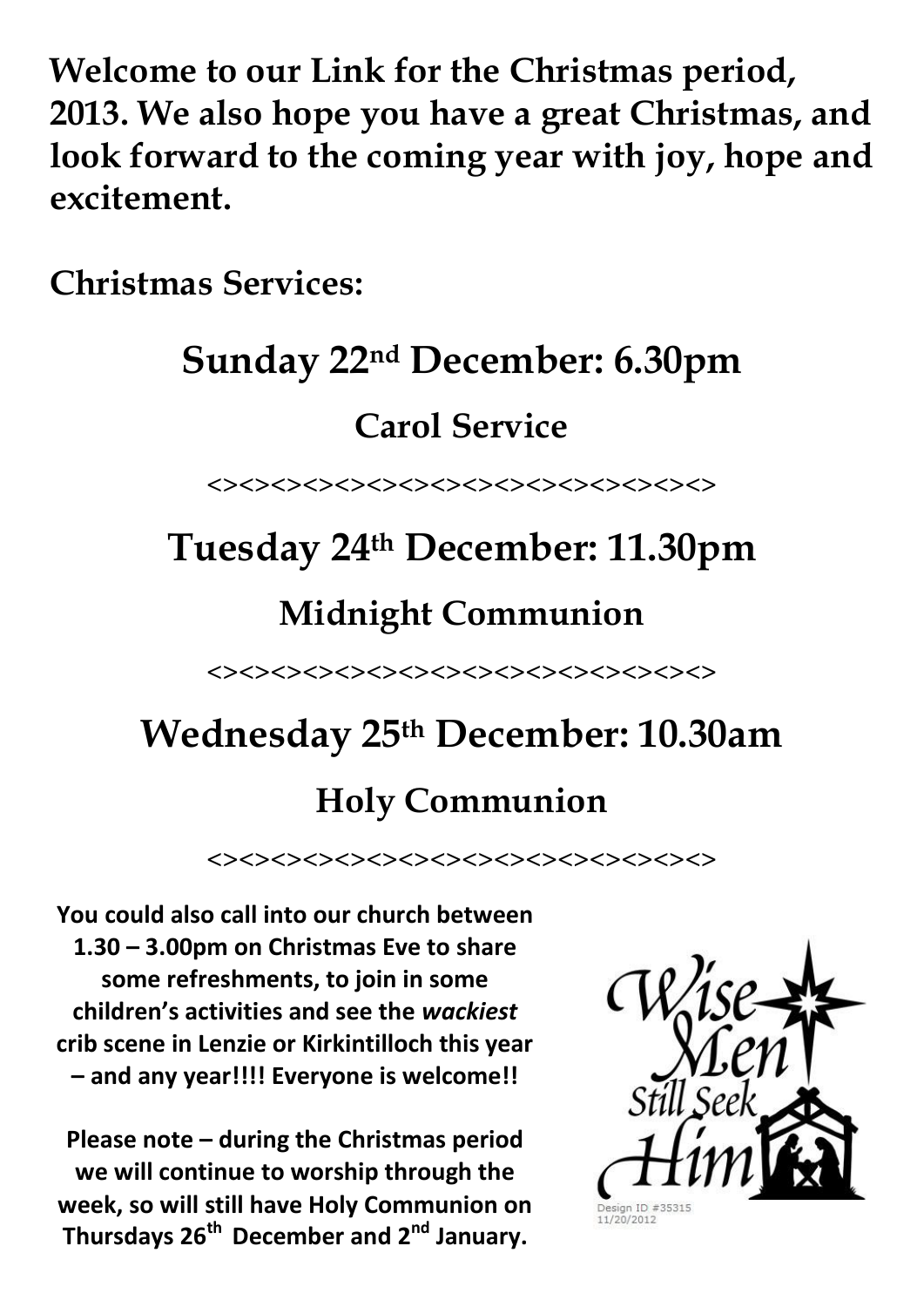# **Prayer over the Christmas Period:**

## **22nd December:**

In the Anglican Cycle of Prayer, we are asked to pray for the diocese of Yokohama (Japan) and their Bishop: the Rt Revd Laurence Yutaka Minabe. In our own Diocese, please pray for the church of Holy Trinity, Motherwell and St. Andrew's, Wishaw (their clergy: Alan Wylie, Charles Sargent).

# **DAILY PRAYERS**

- **23rd** Those struggling with doubts.
- **24th** Peace throughout the world.
- **25th**  Worship and thanksgiving for the birth of our Lord.
- **26th** Love for God and our neighbours.
- **27th** Effective Mission and expansion of congregations.
- **28st** Holy Innocents: children, especially those who suffer.

## **29th December:**

In the Anglican Cycle of Prayer, we are asked to pray for the diocese of Zanzibar (Tanzania) and their Bishop: the Rt Revd Michael Hafidh. In our own Diocese, please pray for the church of St Fillan's, Kilmacolm, Motherwell and St. Mary's Bridge of Weir (Vacancy).

# **DAILY PRAYERS**

- **30th** Our Diocesan Registrar David Ballantine.
- **31st** Thanksgiving for the year about to end.
- **1st**  Thanksgiving for every new beginning.
- **2nd** All the peoples of the world.
- **3rd** The work of Deaf-Blind Scotland.
- **4th** The National Health Service.

#### **Please also remember in your prayers:**

Margaret Conway; Jennie Downes; Daphne Fraser; Susan Frost; Marilyn Hazlette; Kirsty Kilday; Eric and Sheila Oakes; Alan Paterson; Doreen Rendell; Karen Rose; Geoff Scobie; Jack Smith; and for all those in the "Prayer Book" at the back of the church. **May God keep them in His care**

Please also pray for the family and friends of Reginald Mountford who has just died.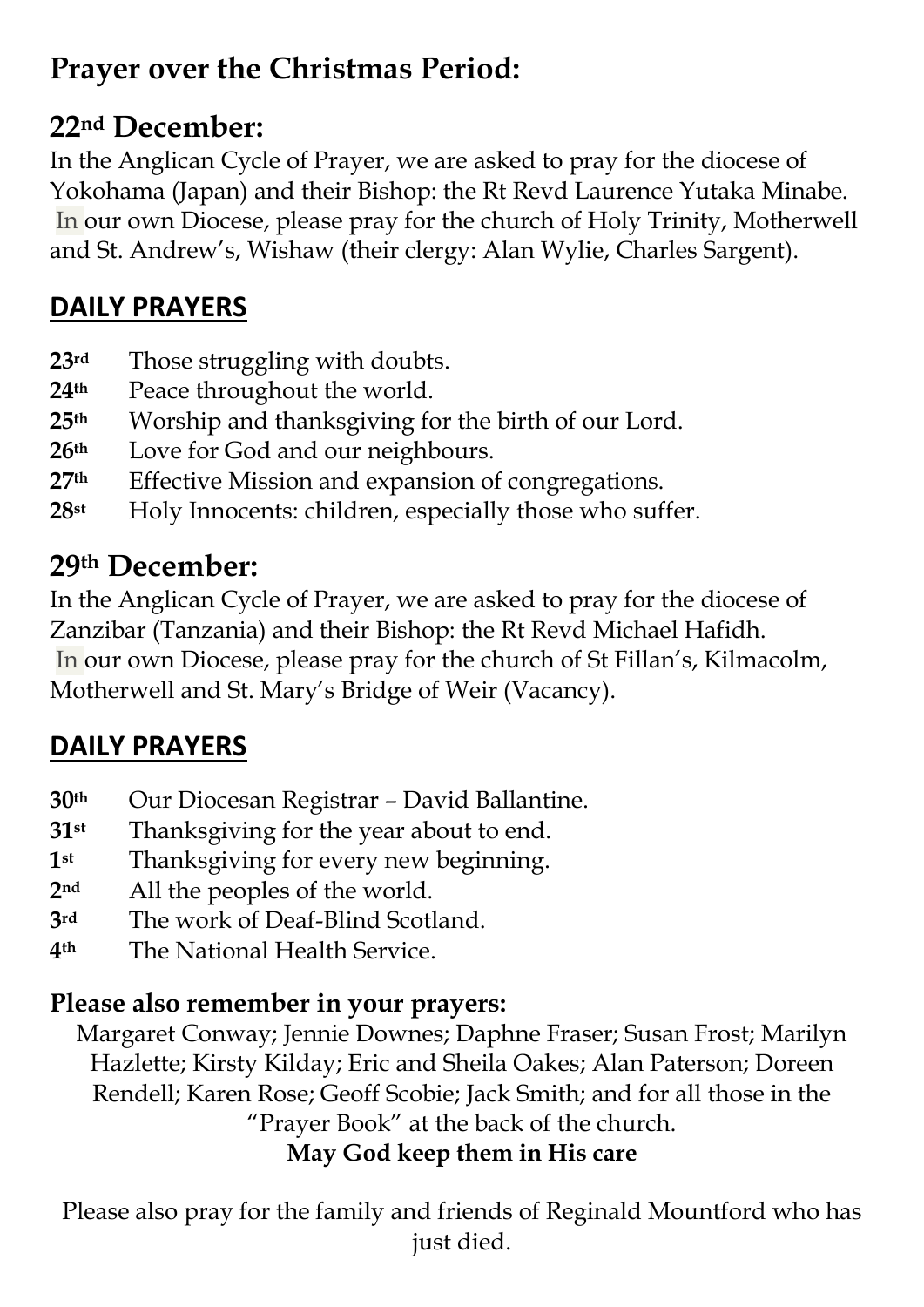**Christmas Quiz: Why not have a go at our Christmas Quiz – anyone who wants to enter can give the completed sheet (with their name on it) to the Rector by January 4th and the best will win a prize (dunno what it is yet!!!). The Rector can also give you the answers for you to check!:**



| 2) James Lord Pierpont wrote which Christmas Song?                                                                   |
|----------------------------------------------------------------------------------------------------------------------|
| 3) In the song The 12 days of Christmas, how many gold rings did I get?                                              |
|                                                                                                                      |
|                                                                                                                      |
| 6) "Sung tan chuk ha" means Merry Christmas in which language?                                                       |
|                                                                                                                      |
|                                                                                                                      |
|                                                                                                                      |
| 10) The Pogues sang a Christmas fairytale of where? <b>Fig. 10.13.13.13.13.14.14.14.14.14.14.14.14.14.14.14.14.1</b> |
|                                                                                                                      |
| 12) What was first invented by bored woodcarvers in the Ore Mountains in<br>Germany in winter?                       |
| 13) On Average, how many mince pies do each of us eat at Christmas?                                                  |
| 14) How many turkeys (roughly) are eaten in the UK each Christmas?                                                   |
|                                                                                                                      |

15) What is also called Olibanum? .........................................................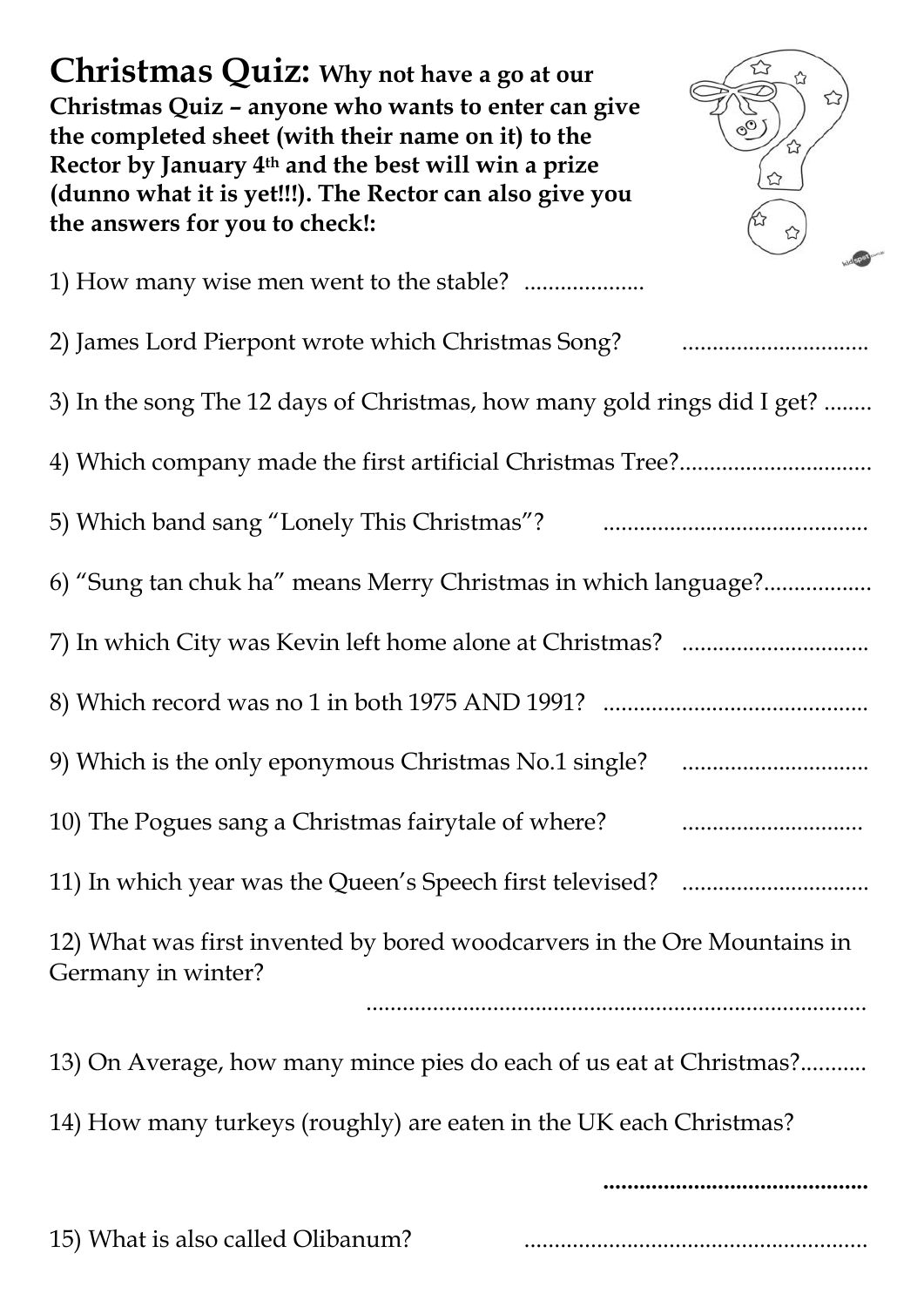# **Special Prayers for the Christmas Season**

#### **22nd December:**

**Collect:** Heavenly Father, who chose the Virgin Mary, full of grace, to be the mother of our Lord and Saviour: now fill us with your grace, that we in all things may embrace your will and with her rejoice in your salvation; through Jesus Christ our Lord, who lives and reigns with you and the Holy Spirit, one God, now and for ever.

**Post Communion Prayer:** Faithful God, in this sacrament we receive the promise of salvation. May we, like the Virgin Mary, be obedient to your will. We ask this in the name of Jesus Christ the Lord.

# **24th December – Midnight**

**Collect**: Eternal God, this holy night is radiant with the brilliance of your one true light. As we have known the revelation of that light on earth, so bring us to see the splendour of your heavenly glory; through Jesus Christ our Lord, who is alive and reigns with you and the Holy Spirit, one God, now and for ever.

Prayer after Communion: Father of all, tonight you have united earth and heaven in sending your Son to take our human nature. May we who have tasted heavenly things share in the life of his eternal kingdom. We ask this in the name of Jesus Christ our Lord.

#### **25th December – Morning**

**Collect**: Almighty God, you wonderfully created and yet more wonderfully restored our human nature. May we share the divine life of your Son Jesus Christ, who humbled himself to share our humanity, and now lives and reigns with you and the Holy Spirit, one God, now and for ever.

**Prayer after Communion**: Father of all, the child born for us is the Saviour of the world. May he who made us your children welcome us into your kingdom, where he is alive and reigns with you now and for ever.

## **29th December**

**Collect:** Almighty God, you have shed upon us the new light of your incarnate Word. May this light, enkindled in our hearts, shine forth in our lives; through Jesus Christ our Lord, who lives and reigns with you, in the unity of the Holy Spirit, one God, now and for ever.

**Prayer after Communion**: Source of truth and joy, may we who have received the gift of divine life always follow the way of your Son. This we ask in the name of Jesus Christ the Lord.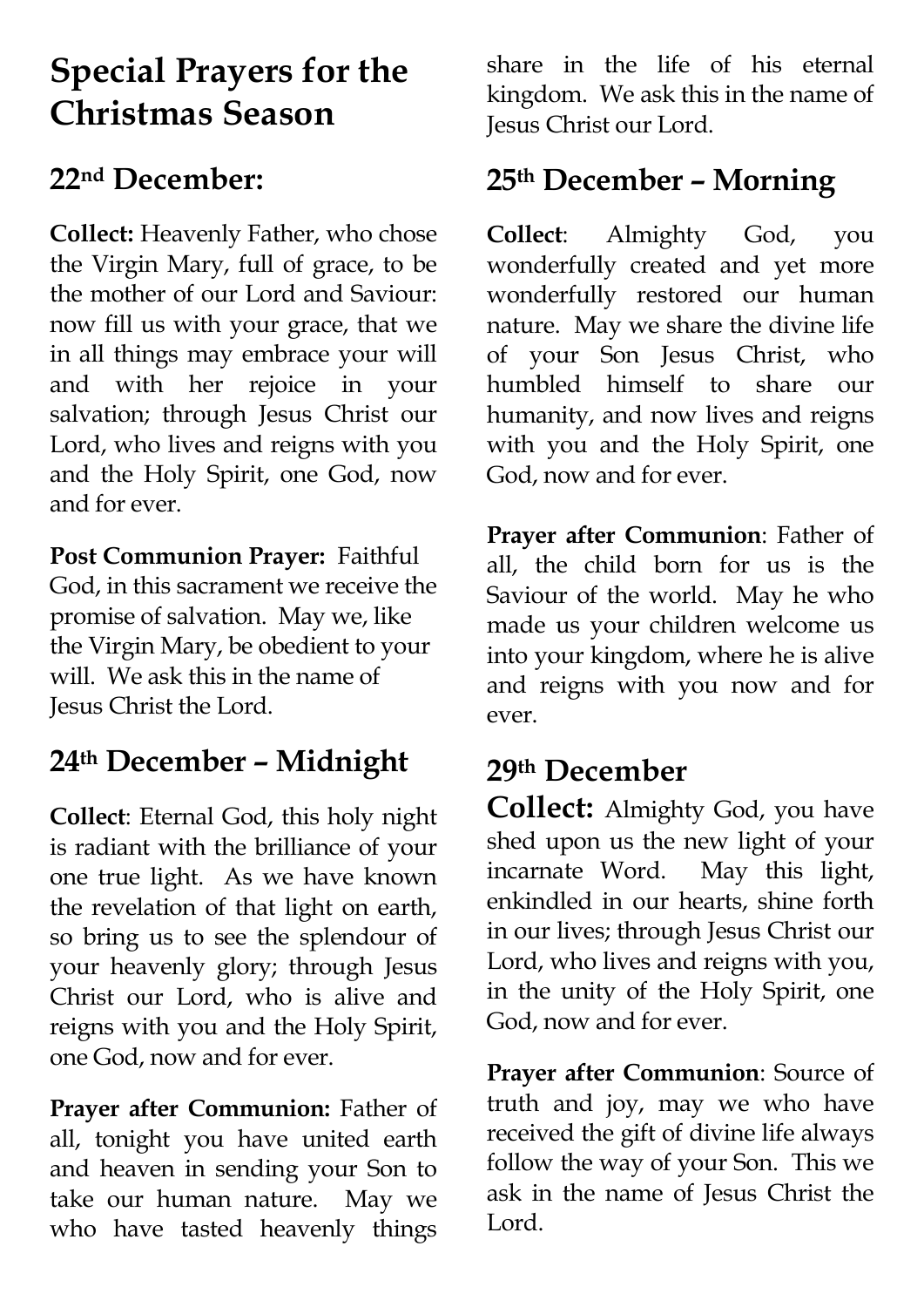# **22nd December:**

**Carol: 14** (It Came upon...)

# **Isaiah 7.10-16**

Again the LORD spoke to Ahaz, saying, Ask a sign of the LORD your God; let it be deep as Sheol or high as



heaven. But Ahaz said, I will not ask, and I will not put the LORD to the test. Then Isaiah said: 'Hear then, O house of David! Is it too little for you to weary mortals, that you weary my God also? Therefore the Lord himself will give you a sign. Look, the young woman is with child and shall bear a son, and shall name him Immanuel. He shall eat curds and honey by the time he knows how to refuse the evil and choose the good. For before the child knows how to refuse the evil and choose the good, the land before whose two kings you are in dread will be deserted.

# **Psalm 80.1-7,16-18**

Give ear, O Shepherd of Israel, you who lead Joseph like a flock! **You who are enthroned upon the cherubim, shine forth**

 **before Ephraim and Benjamin and Manasseh.**

Stir up your might, and come to save us!

**Restore us, O God; let your face shine, that we may be saved.** O LORD God of hosts, how long will you be angry with your people's prayers? **You have fed them with the bread of tears, and given them tears to** 

#### **drink in full measure.**

You make us the scorn of our neighbours; our enemies laugh among themselves.

#### **Restore us, O God of hosts; let your face shine, that we may be saved.**

They have burned it with fire, they have cut it down; may they perish at the rebuke of your countenance.

#### **But let your hand be upon the one at your right hand, the one whom you made strong for yourself.**

Then we will never turn back from you; give us life, and we will call on your name.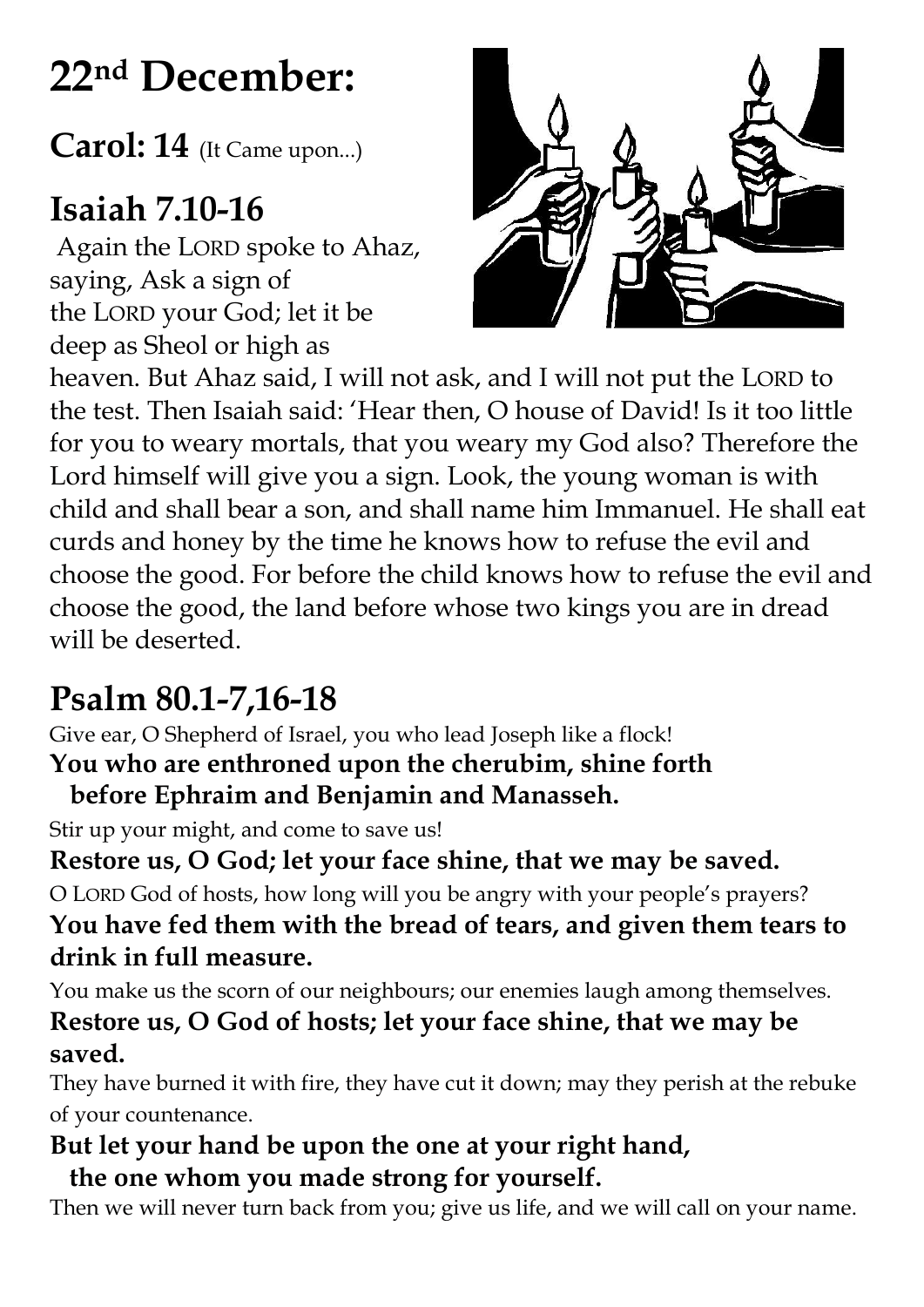# **Romans 1.1-7**

Paul, a servant of Jesus Christ, called to be an apostle, set apart for the gospel of God, which he promised beforehand through his prophets in the holy scriptures, the gospel concerning his Son, who was descended from David according to the flesh and was declared to be Son of God with power according to the spirit of holiness by resurrection from the dead, Jesus Christ our Lord, through whom we have received grace and apostleship to bring about the obedience of faith among all the Gentiles for the sake of his name, including yourselves who are called to belong to Jesus Christ, To all God's beloved in Rome, who are called to be saints: Grace to you and peace from God our Father and the Lord Jesus Christ.

# **Carol: 8** (See Amid...)

# **Matthew 1.18-25**

Now the birth of Jesus the Messiah took place in this way. When his mother Mary had been engaged to Joseph, but before they lived together, she was found to be with child from the Holy Spirit. Her husband Joseph, being a righteous man and unwilling to expose her to public disgrace, planned to dismiss her quietly. But just when he had resolved to do this, an angel of the Lord appeared to him in a dream and said, 'Joseph, son of David, do not be afraid to take Mary as your wife, for the child conceived in her is from the Holy Spirit. She will bear a son, and you are to name him Jesus, for he will save his people from their sins.' All this took place to fulfil what had been spoken by the Lord through the prophet: 'Look, the virgin shall conceive and bear a son, and they shall name him Emmanuel', which means, 'God is with us.' When Joseph awoke from sleep, he did as the angel of the Lord commanded him; he took her as his wife, but had no marital relations with her until she had borne a son; and he named him Jesus.

**Carol: 2** (In a Bleak...) **At Comm: 13** (Silent Night) **Carol: 10** (Hark the Herald...)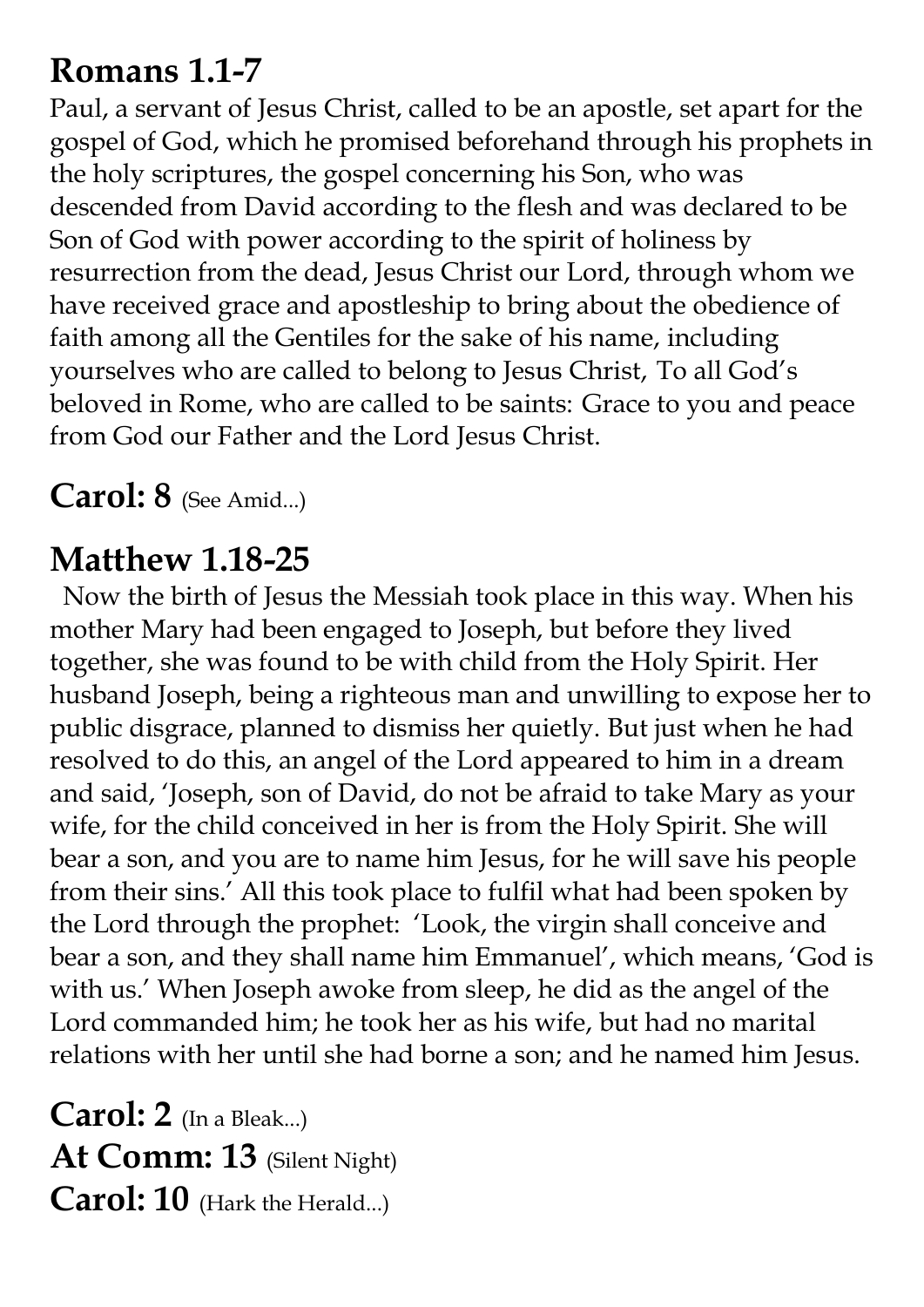# **Readings for Christmas Day, for both midnight and morning services.**

# **Isaiah 9.2-7**

The people who walked in darkness have seen a great light; those who lived in a land of deep



darkness— on them light has shined. You have multiplied the nation, you have increased its joy, they rejoice before you as with joy at the harvest, as people exult when dividing plunder. For the yoke of their burden, and the bar across their shoulders, the rod of their oppressor, you have broken as on the day of Midian. For all the boots of the tramping warriors and all the garments rolled in blood shall be burned as fuel for the fire. For a child has been born for us, a son given to us; authority rests upon his shoulders; and he is named Wonderful Counsellor, Mighty God, Everlasting Father, Prince of Peace. His authority shall grow continually, and there shall be endless peace for the throne of David and his kingdom. He will establish and uphold it with justice and with righteousness from this time onwards and for evermore. The zeal of the LORD of hosts will do this.

# **Psalm 96**

O sing to the LORD a new song; sing to the LORD, all the earth.

**Sing to the LORD, bless his name; tell of his salvation from day to day.**

Declare his glory among the nations, his marvellous works among all the peoples. **For great is the LORD, and greatly to be praised; he is to be revered above all gods.**

For all the gods of the peoples are idols, but the LORD made the heavens.

#### **Honour and majesty are before him; strength and beauty are in his sanctuary.**

Ascribe to the LORD, O families of the peoples, ascribe to the LORD glory and strength.

**Ascribe to the LORD the glory due his name; bring an offering, and come into his courts.**

Worship the LORD in holy splendour; tremble before him, all the earth. **Say among the nations, 'The LORD is king! The world is firmly established; it shall never be moved.**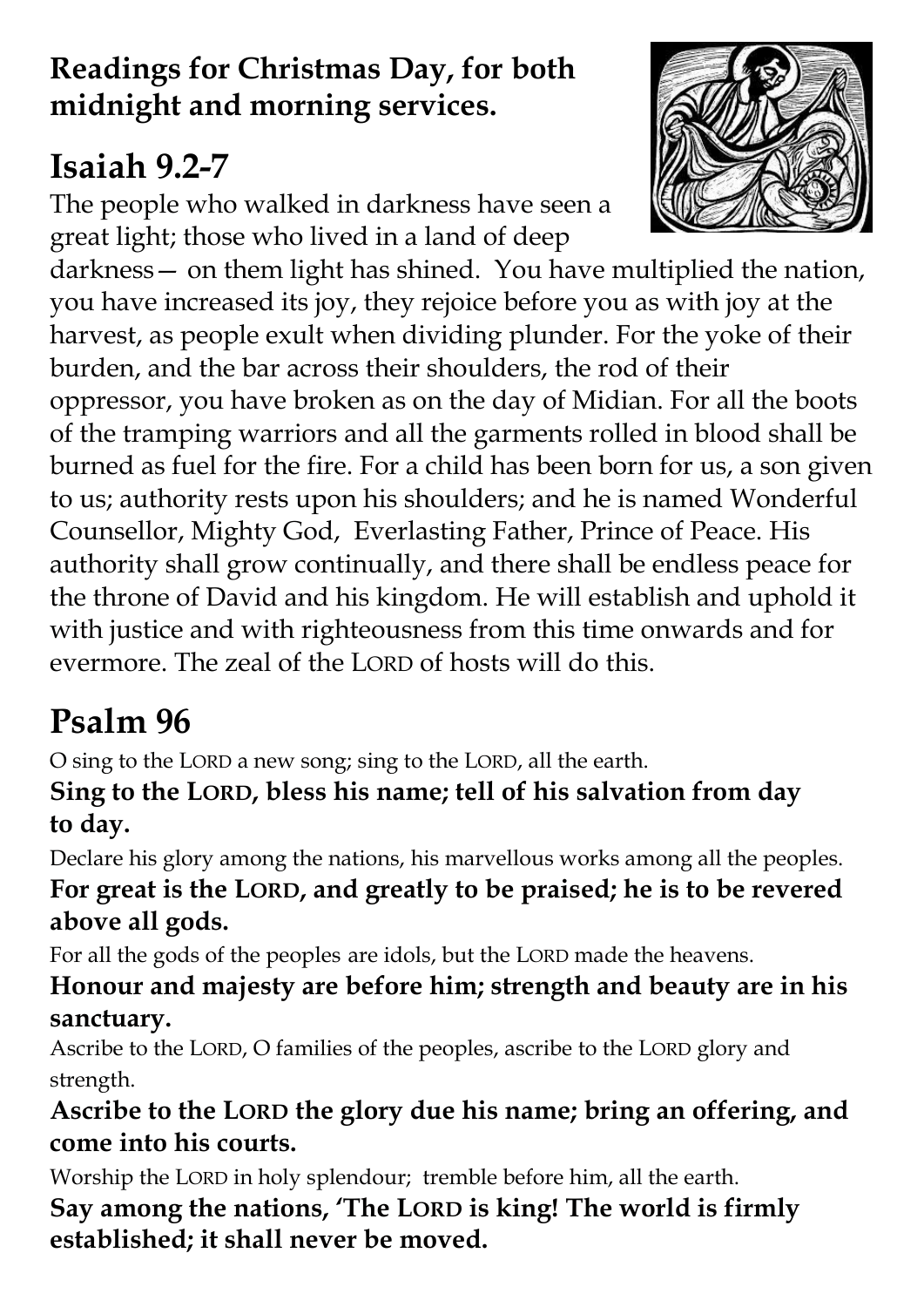He will judge the peoples with equity.' Let the heavens be glad, and let the earth rejoice;

#### **let the sea roar, and all that fills it; let the field exult, and everything in it.**

Then shall all the trees of the forest sing for joy before the LORD; for he is coming, for he is coming to judge the earth.

#### **He will judge the world with righteousness, and the peoples with his truth.**

# **Titus 2.11-14**

For the grace of God has appeared, bringing salvation to all, training us to renounce impiety and worldly passions, and in the present age to live lives that are self-controlled, upright, and godly, while we wait for the blessed hope and the manifestation of the glory of our great God and Saviour, Jesus Christ. He it is who gave himself for us that he might redeem us from all iniquity and purify for himself a people of his own who are zealous for good deeds.

# **Luke 2.1-7**

In those days a decree went out from Emperor Augustus that all the world should be registered. This was the first registration and was taken while Quirinius was governor of Syria. All went to their own towns to be registered. Joseph also went from the town of Nazareth in Galilee to Judea, to the city of David called Bethlehem, because he was descended from the house and family of David. He went to be registered with Mary, to whom he was engaged and who was expecting a child. While they were there, the time came for her to deliver her child. And she gave birth to her firstborn son and wrapped him in bands of cloth, and laid him in a manger, because there was no place for them in the inn.

**Carols at Midnight: Carol Booklet: 11, 1, 20, 12. At Communion: 13**

**Carols on Christmas Morning: Carol Booklet: 1, 10, 11.**

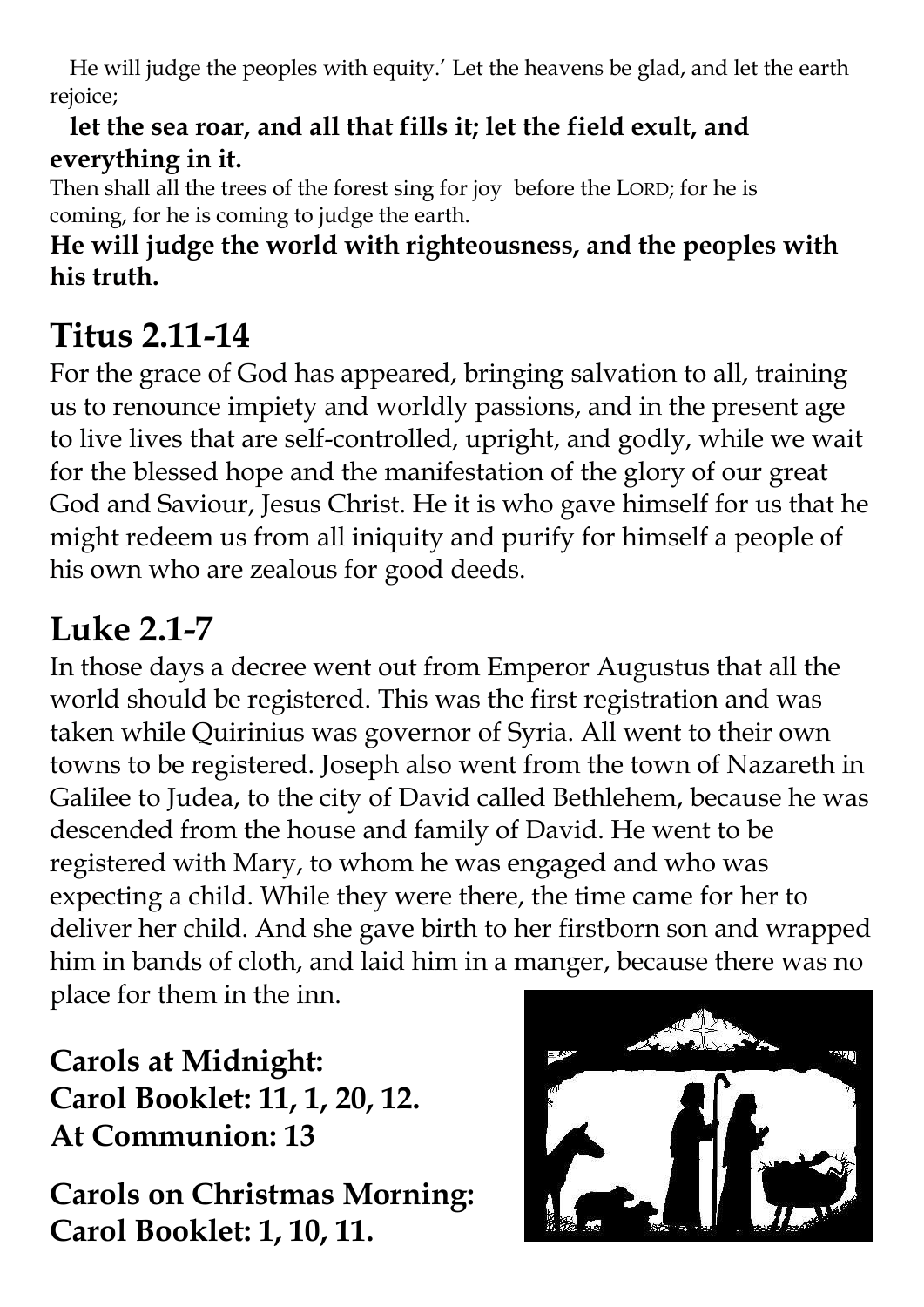## **29th December**

**Carol: 5** (The First Nowell)

#### **Isaiah 63.7-9**

I will recount the gracious deeds of the LORD, the praiseworthy acts of the LORD, because of all that the LORD has done for us, and the great favour to the house of Israel that he has shown them according to his mercy, according to the abundance of his steadfast love. For he said, 'Surely they are my people, children who will not deal falsely'; and he became their saviour in all their distress. It was no messenger or angel but his presence that saved them; in his love and in his pity he redeemed them; he lifted them up and carried them all the days of old.

#### **Psalm 148**

Praise the LORD! Praise the LORD from the heavens; praise him in the heights! **Praise him, all his angels; praise him, all his host!**

Praise him, sun and moon; praise him, all you shining stars!

#### **Praise him, you highest heavens, and you waters above the heavens!**

Let them praise the name of the LORD, for he commanded and they were created.

#### **He established them for ever and ever; he fixed their bounds, which cannot be passed.**

Praise the LORD from the earth; you sea monsters and all deeps,

**fire and hail, snow and frost, stormy wind fulfilling his command!** Mountains and all hills, fruit trees and all cedars!

## **Wild animals and all cattle, creeping things and flying birds!**

Kings of the earth and all peoples, princes and all rulers of the earth!

#### **Young men and women alike, old and young together!**

Let them praise the name of the LORD, for his name alone is exalted; his glory is above earth and heaven.

#### **He has raised up a horn for his people, praise for all his faithful, for the people of Israel who are close to him. Praise the LORD!**

#### **Hebrews 2.10-18**

It was fitting that God, for whom and through whom all things exist, in bringing many children to glory, should make the pioneer of their salvation perfect through sufferings. For the one who sanctifies and those who are sanctified all have one Father. For this reason Jesus is not ashamed to call them brothers and sisters saying, 'I will proclaim your name to my brothers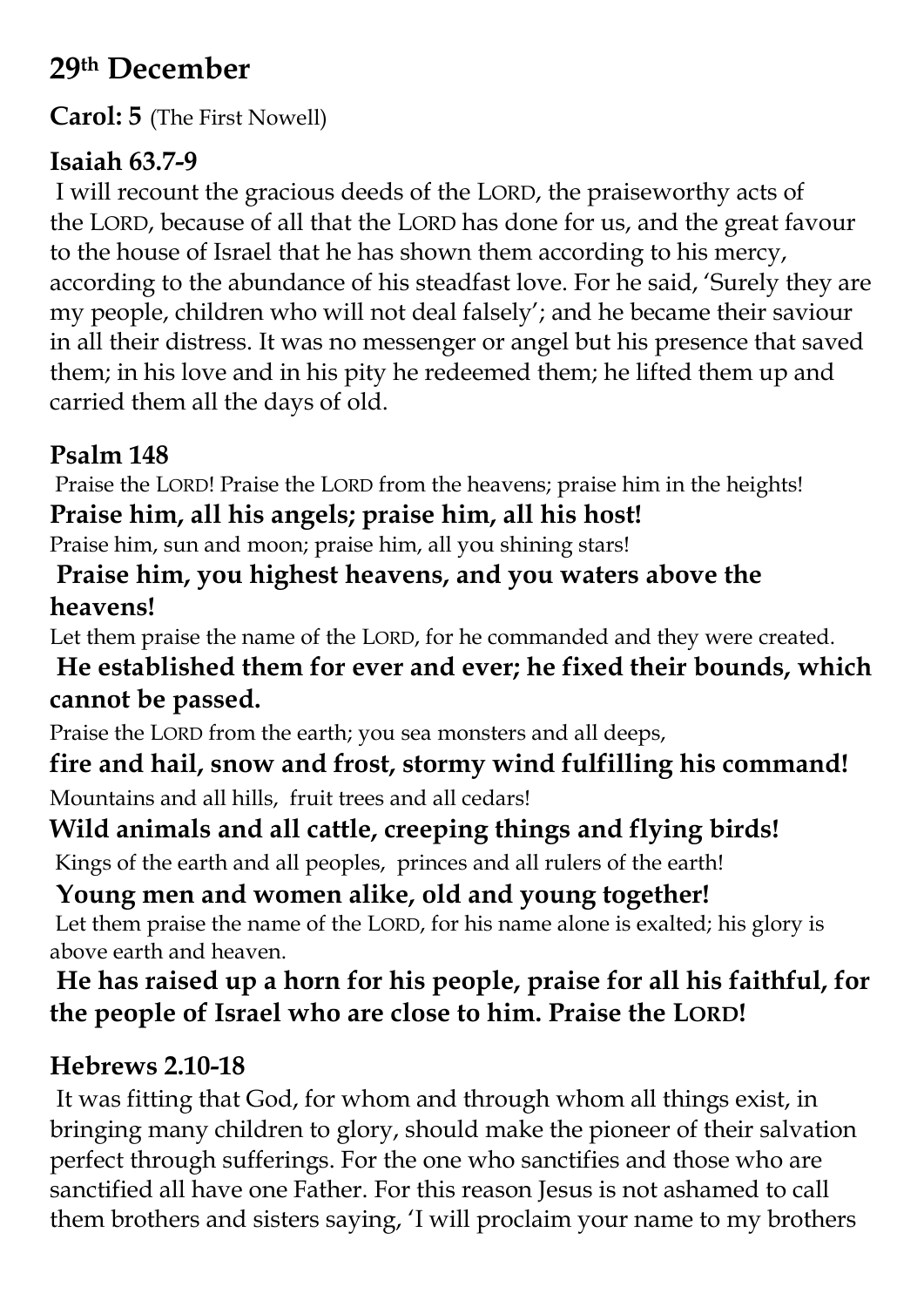and sisters, in the midst of the congregation I will praise you.' And again, 'I will put my trust in him.' And again, 'Here am I and the children whom God has given me.' Since, therefore, the children share flesh and blood, he himself likewise shared the same things, so that through death he might destroy the one who has the power of death, that is, the devil, and free those who all their lives were held in slavery by the fear of death. For it is clear that he did not come to help angels, but the descendants of Abraham. Therefore he had to become like his brothers and sisters in every respect, so that he might be a merciful and faithful high priest in the service of God, to make a sacrifice of atonement for the sins of the people. Because he himself was tested by what he suffered, he is able to help those who are being tested.

#### **Carol: 4** (As With Gladness...)

#### **Matthew 2.13-23**

Now after they had left, an angel of the Lord appeared to Joseph in a dream and said, 'Get up, take the child and his mother, and flee to Egypt, and remain there until I tell you; for Herod is about to search for the child, to destroy him.' Then Joseph got up, took the child and his mother by night, and went to Egypt, and remained there until the death of Herod. This was to fulfil what had been spoken by the Lord through the prophet, 'Out of Egypt I have called my son.'

When Herod saw that he had been tricked by the wise men, he was infuriated, and he sent and killed all the children in and around Bethlehem who were two years old or under, according to the time that he had learned from the wise men.Then was fulfilled what had been spoken through the prophet Jeremiah: 'A voice was heard in Ramah, wailing and loud lamentation, Rachel weeping for her children; she refused to be consoled, because they are no more.'

When Herod died, an angel of the Lord suddenly appeared in a dream to Joseph in Egypt and said, 'Get up, take the child and his mother, and go to the land of Israel, for those who were seeking the child's life are dead.' Then Joseph got up, took the child and his mother, and went to the land of Israel. But when he heard that Archelaus was ruling over Judea in place of his father Herod, he was afraid to go there. And after being warned in a dream, he went away to the district of Galilee. There he made his home in a town called Nazareth, so that what had been spoken through the prophets might be fulfilled, 'He will be called a Nazorean.'

(Angels from the realms...) (While Shepherds...) (We Three...)

**Carol: 18 Carol At Comm: 7 Final Carol: 21**